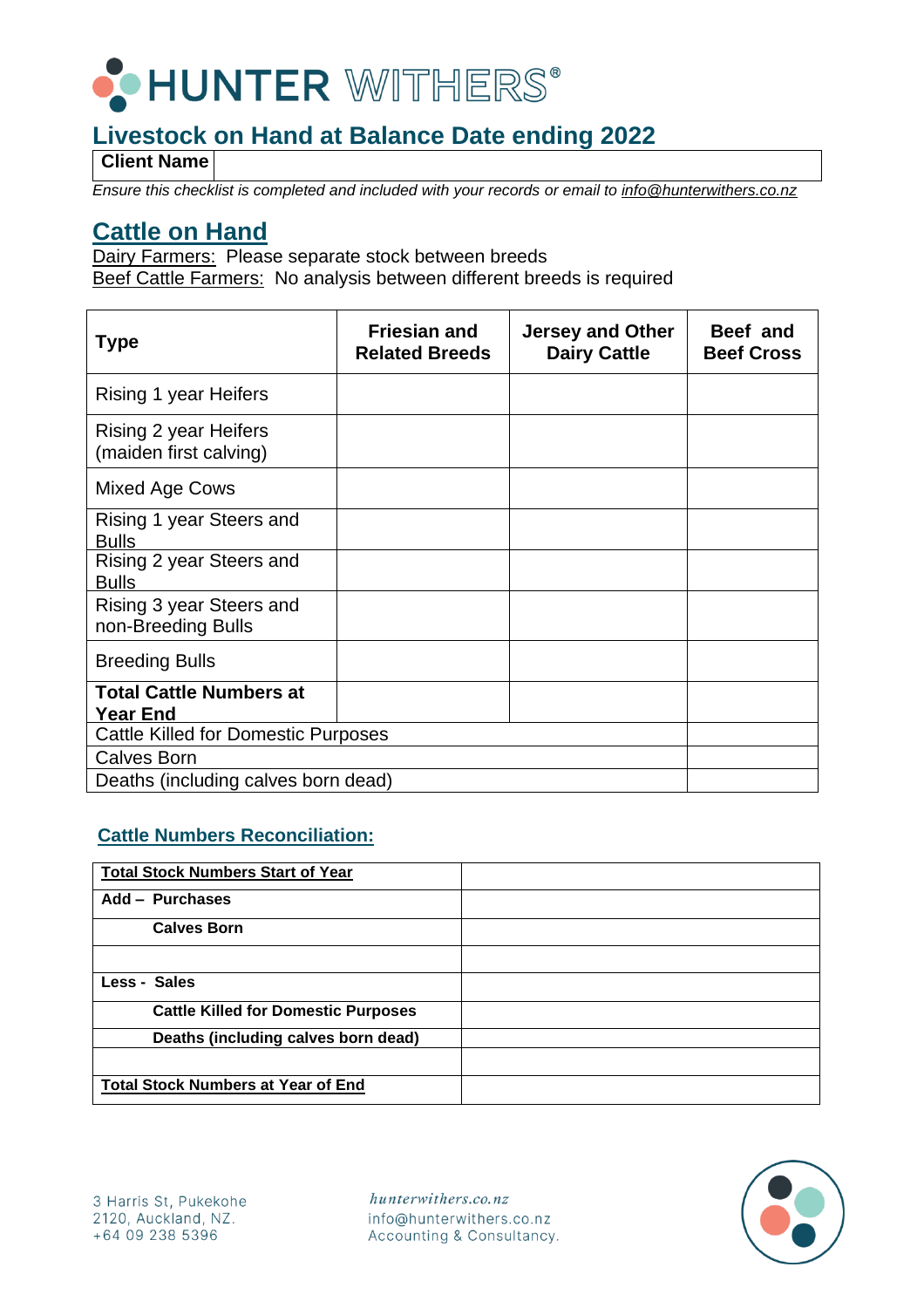

**Client Name**

*Ensure this checklist is completed and included with your records or email to info@hunterwithers.co.nz*

### **Sheep on Hand**

Sheep Farmers: Please fill in the following:

| <b>Type</b>                         | <b>Numbers</b> |
|-------------------------------------|----------------|
| Ewe Hoggets                         |                |
| Ram and Wether Hoggets              |                |
| <b>Two Tooth Ewes</b>               |                |
| Mixed Age Ewes (Rising 3 & 4 years) |                |
| Older Ewes (Rising 5 years & over)  |                |
| <b>Mixed Age Wethers</b>            |                |
| <b>Breeding Rams</b>                |                |
| <b>Total</b>                        |                |
| Sheep Killed for Domestic Purposes  |                |
| Lambs Born                          |                |
| Deaths (including lambs born dead)  |                |

### **Sheep Numbers Reconciliation:**

| <b>Total Stock Numbers Start of Year</b>  |  |
|-------------------------------------------|--|
| Add - Purchases                           |  |
| <b>Lambs Born</b>                         |  |
|                                           |  |
| Less - Sales                              |  |
| <b>Sheep Killed for Domestic Purposes</b> |  |
| Deaths (including lambs born dead)        |  |
|                                           |  |
| <b>Total Stock Numbers at Year of End</b> |  |

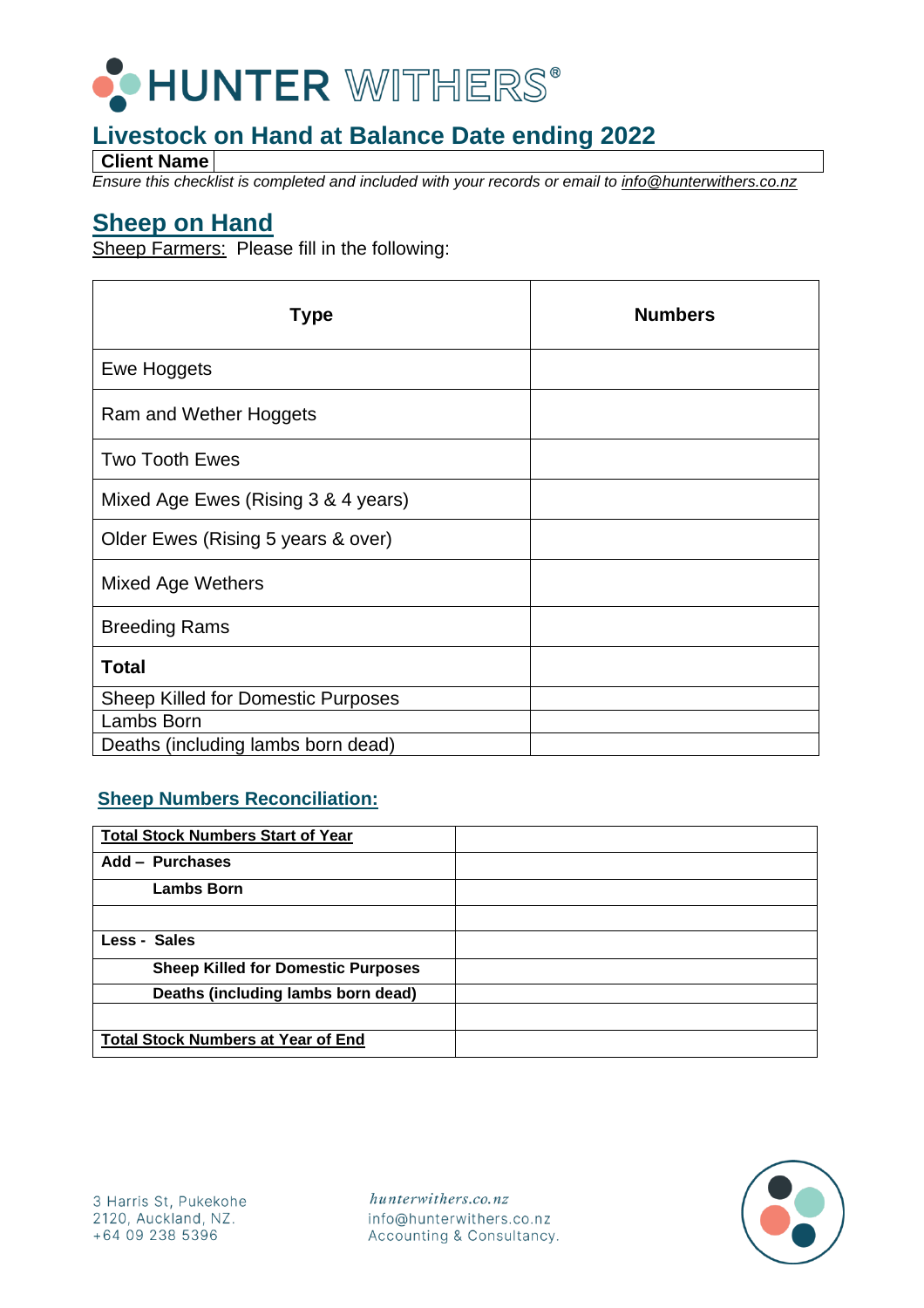

**Client Name**

*Ensure this checklist is completed and included with your records or email to info@hunterwithers.co.nz*

### **Goats on Hand**

Goat Farmers: Please separate Goats into the appropriate columns

| <b>Type</b>                                      | Angora and<br>Angora<br><b>Cross</b> | <b>Fibre and Meat</b><br><b>Producing</b><br><b>Goats</b> | <b>Milking Goats</b> |
|--------------------------------------------------|--------------------------------------|-----------------------------------------------------------|----------------------|
| <b>Rising 1 year Does</b>                        |                                      |                                                           |                      |
| Mixed Age Does                                   |                                      |                                                           |                      |
| Rising 1 year Bucks (non-<br>breeding) / Wethers |                                      |                                                           |                      |
| Non-Breeding Bucks/ Wethers<br>over 1 year       |                                      |                                                           |                      |
| <b>Breeding Bucks</b>                            |                                      |                                                           |                      |
| <b>Total</b>                                     |                                      |                                                           |                      |
| <b>Goats Killed for Domestic Purposes</b>        |                                      |                                                           |                      |
| Goats Born                                       |                                      |                                                           |                      |
| Deaths                                           |                                      |                                                           |                      |

### **Goats Numbers Reconciliation:**

| <b>Total Stock Numbers Start of Year</b>  |  |
|-------------------------------------------|--|
| Add - Purchases                           |  |
| <b>Goats Born</b>                         |  |
|                                           |  |
| Less - Sales                              |  |
| <b>Goats Killed for Domestic Purposes</b> |  |
| Deaths (including Goats born dead)        |  |
|                                           |  |
| <b>Total Stock Numbers at Year of End</b> |  |

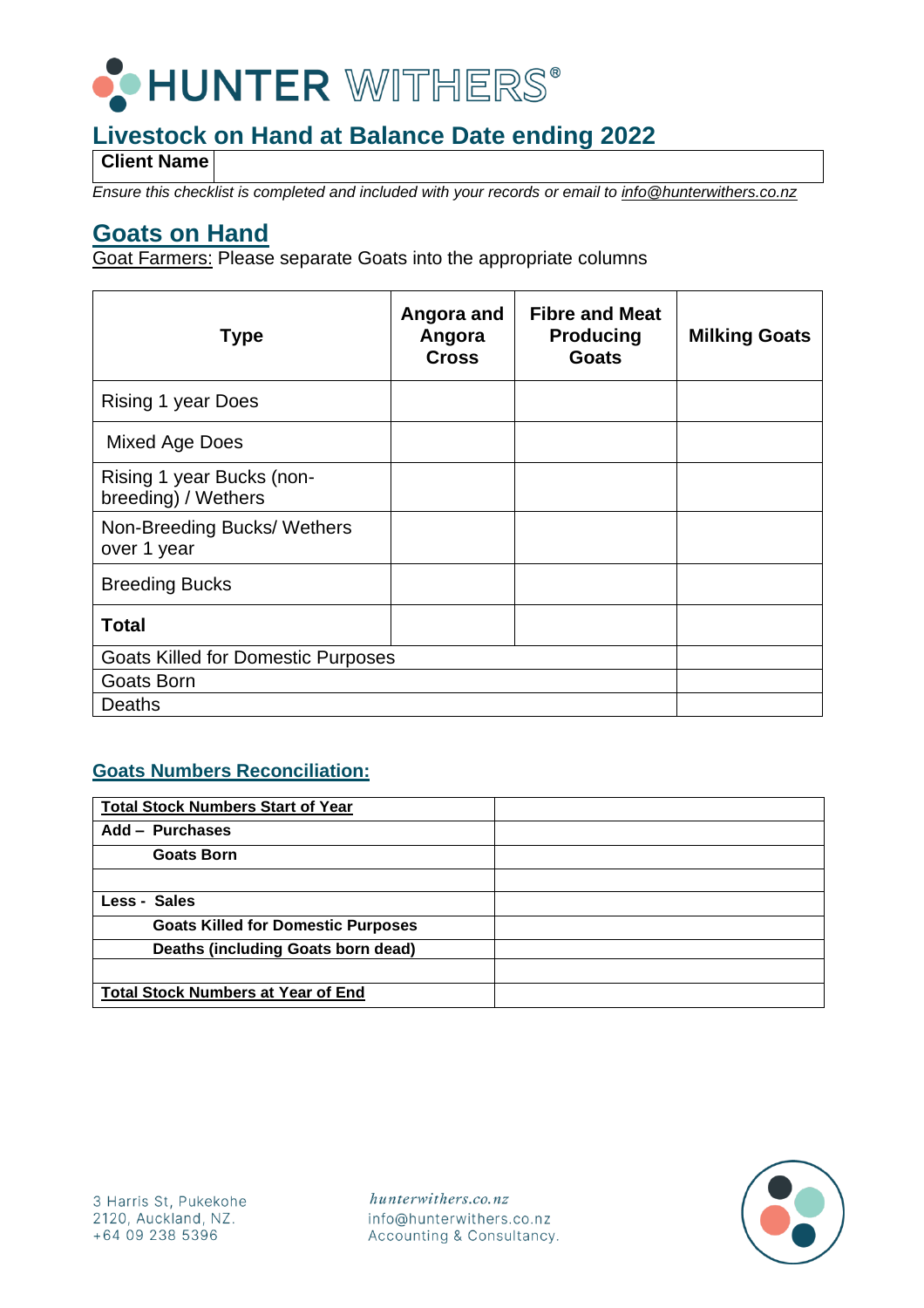

**Client Name**

*Ensure this checklist is completed and included with your records or email to info@hunterwithers.co.nz*

## **Pigs on Hand**

Pig Farmers: Please fill in the following:

| Type                                                  | <b>Numbers</b> |
|-------------------------------------------------------|----------------|
| <b>Sucklings</b>                                      |                |
| Growing Pigs less than 10 weeks (excluding sucklings) |                |
| Growing Pigs 10-17 weeks (porkers and baconers)       |                |
| Growing Pigs over 17 weeks (baconers)                 |                |
| Breeding Sows less than 1 year of age                 |                |
| Breeding Sows over 1 year of age                      |                |
| <b>Breeding Boars</b>                                 |                |
| <b>Total</b>                                          |                |
| <b>Pigs Killed for Domestic Purposes</b>              |                |
| Pigs Born                                             |                |
| Deaths                                                |                |

#### **Pigs Numbers Reconciliation:**

| <b>Total Stock Numbers Start of Year</b>  |  |
|-------------------------------------------|--|
| Add - Purchases                           |  |
| <b>Pigs Born</b>                          |  |
|                                           |  |
| Less - Sales                              |  |
| <b>Pigs Killed for Domestic Purposes</b>  |  |
| Deaths (including Pigs born dead)         |  |
|                                           |  |
| <b>Total Stock Numbers at Year of End</b> |  |